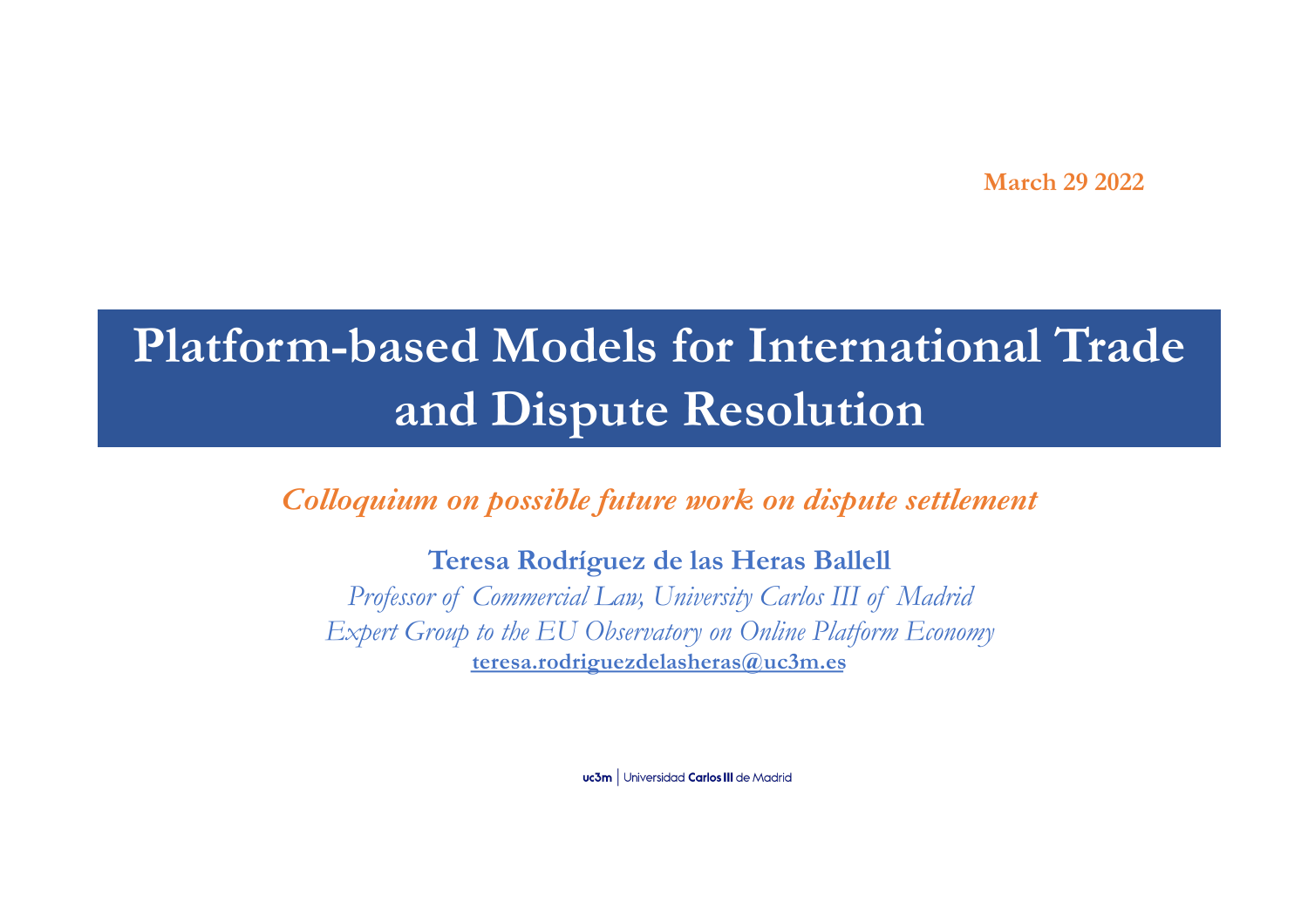# **Legal Anatomy of Platforms**

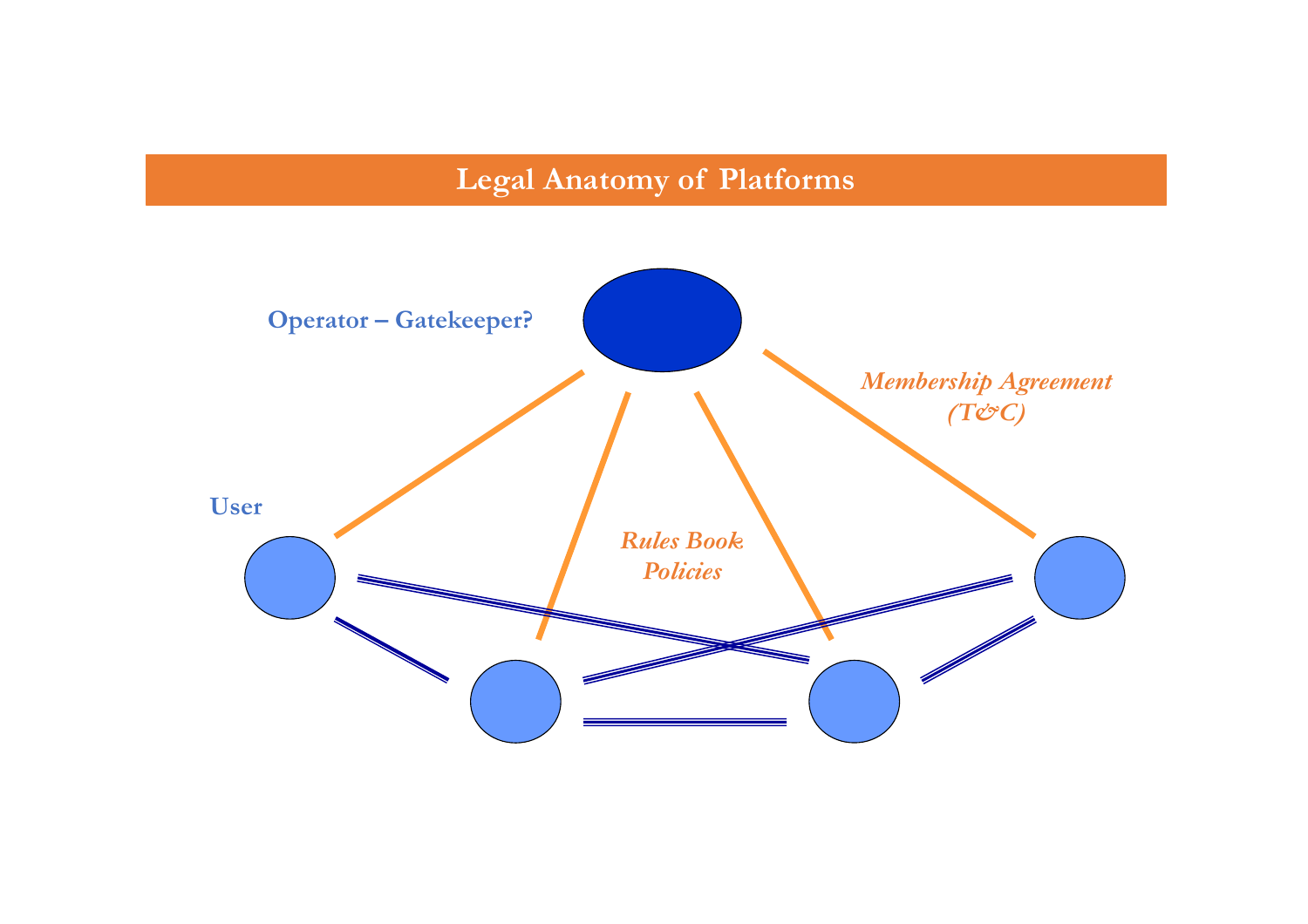# **1.- Centralized Regulation and Supervision Models**



*© Teresa Rodríguez de las Heras Ballell*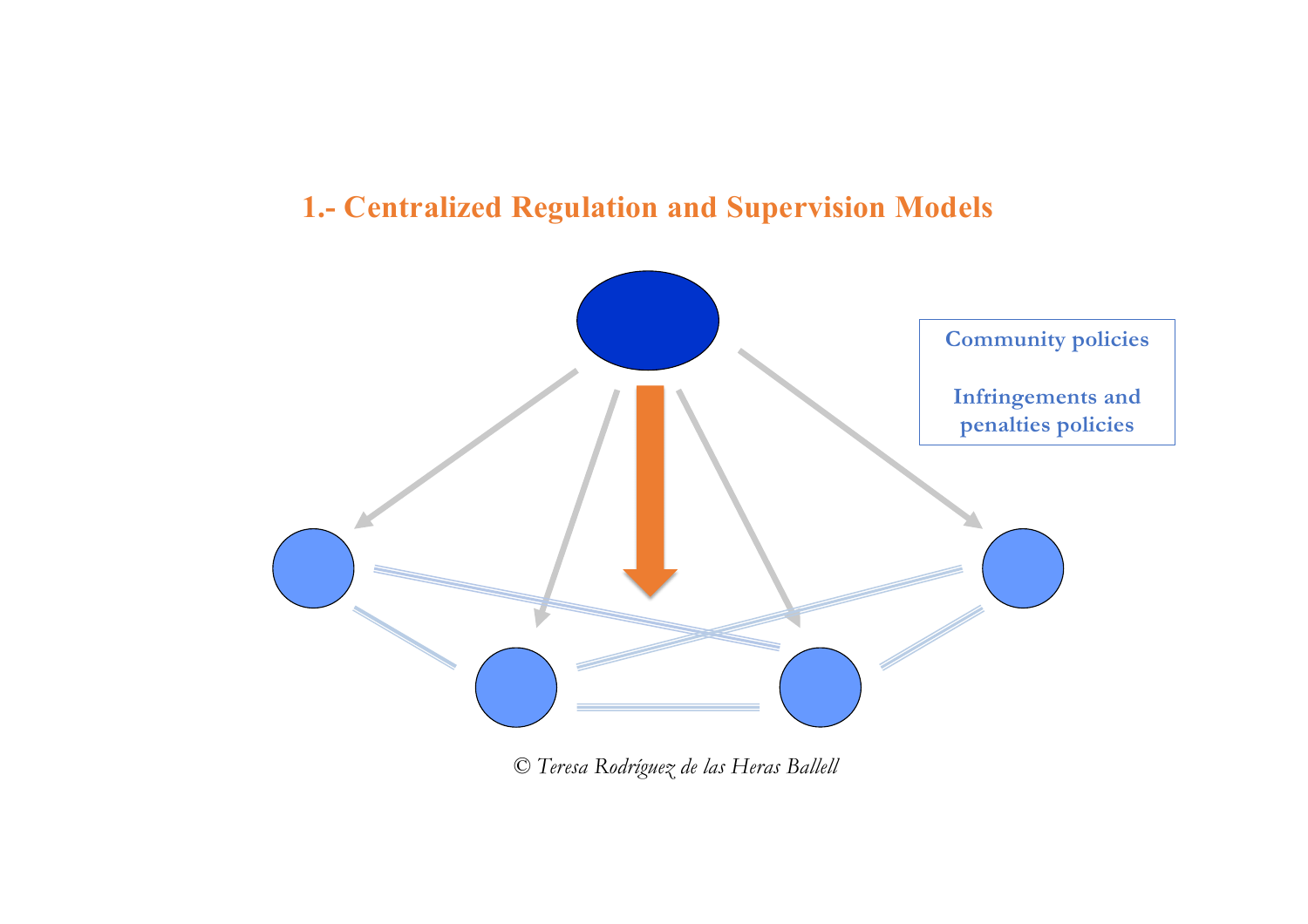# **2.- Decentralized supervision models**

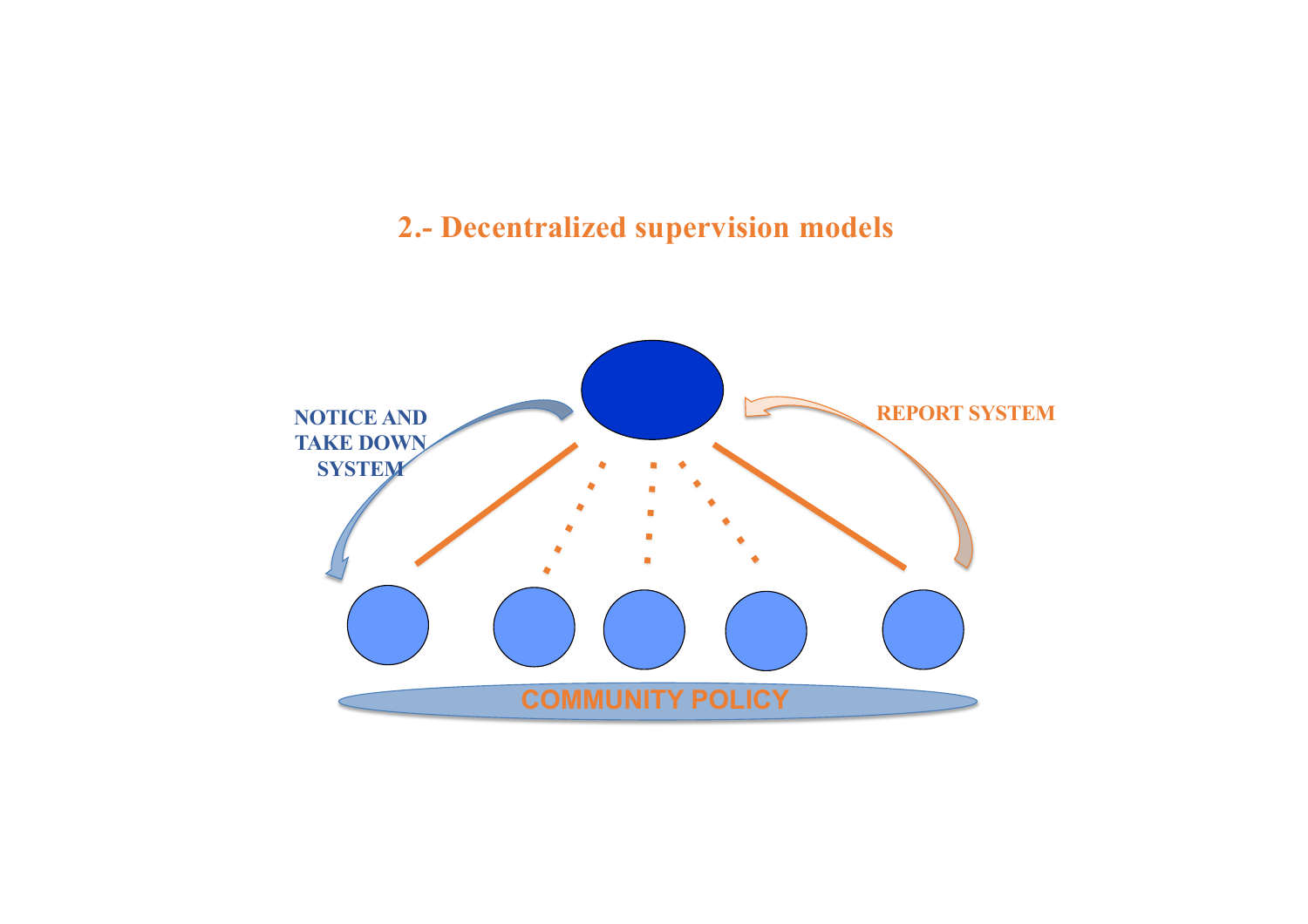# **3.- Outsourced Models (TTP)**



*© Teresa Rodríguez de las Heras Ballell*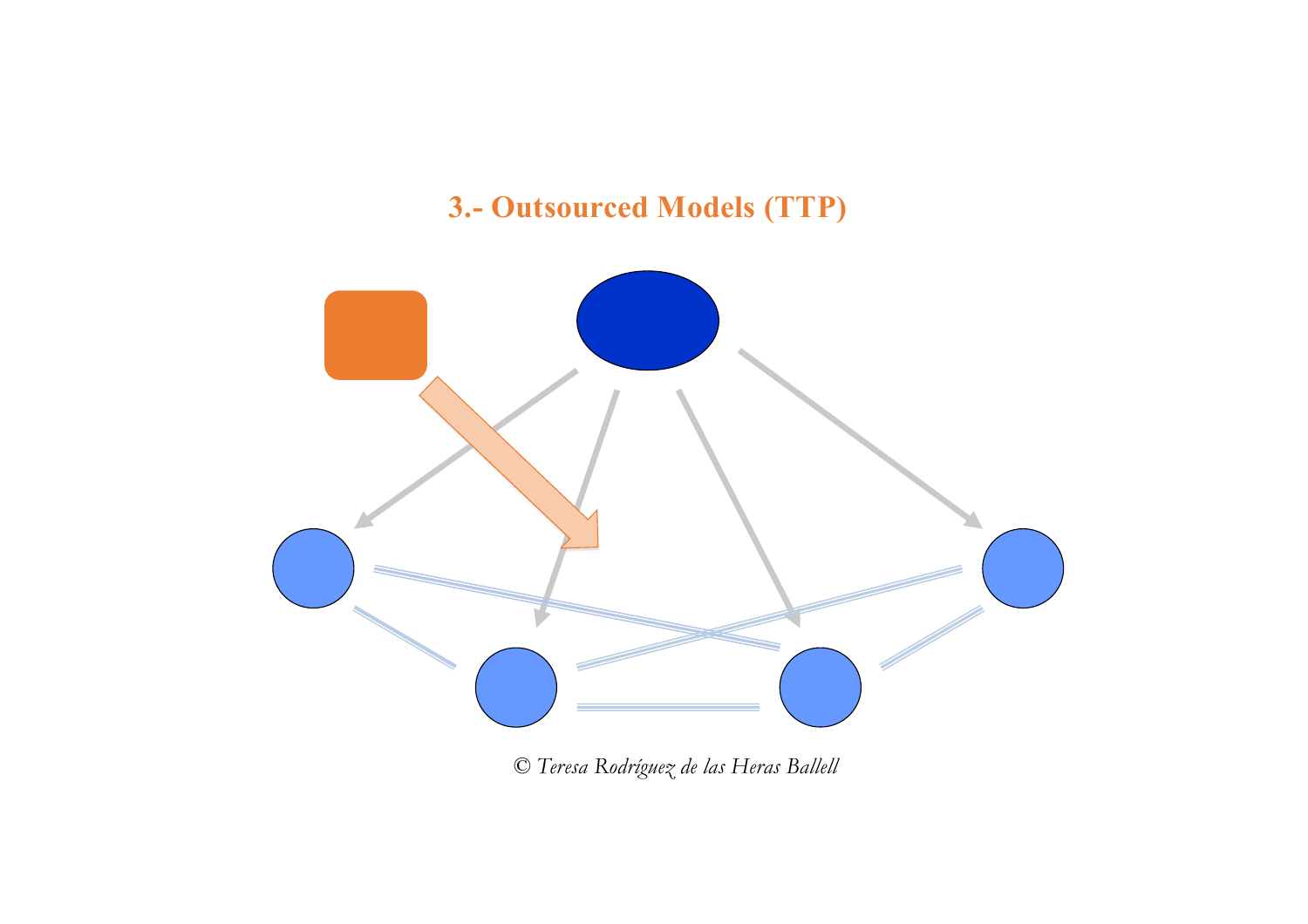## **Internal ODR:** *SquareTrade* **de** *eBay*

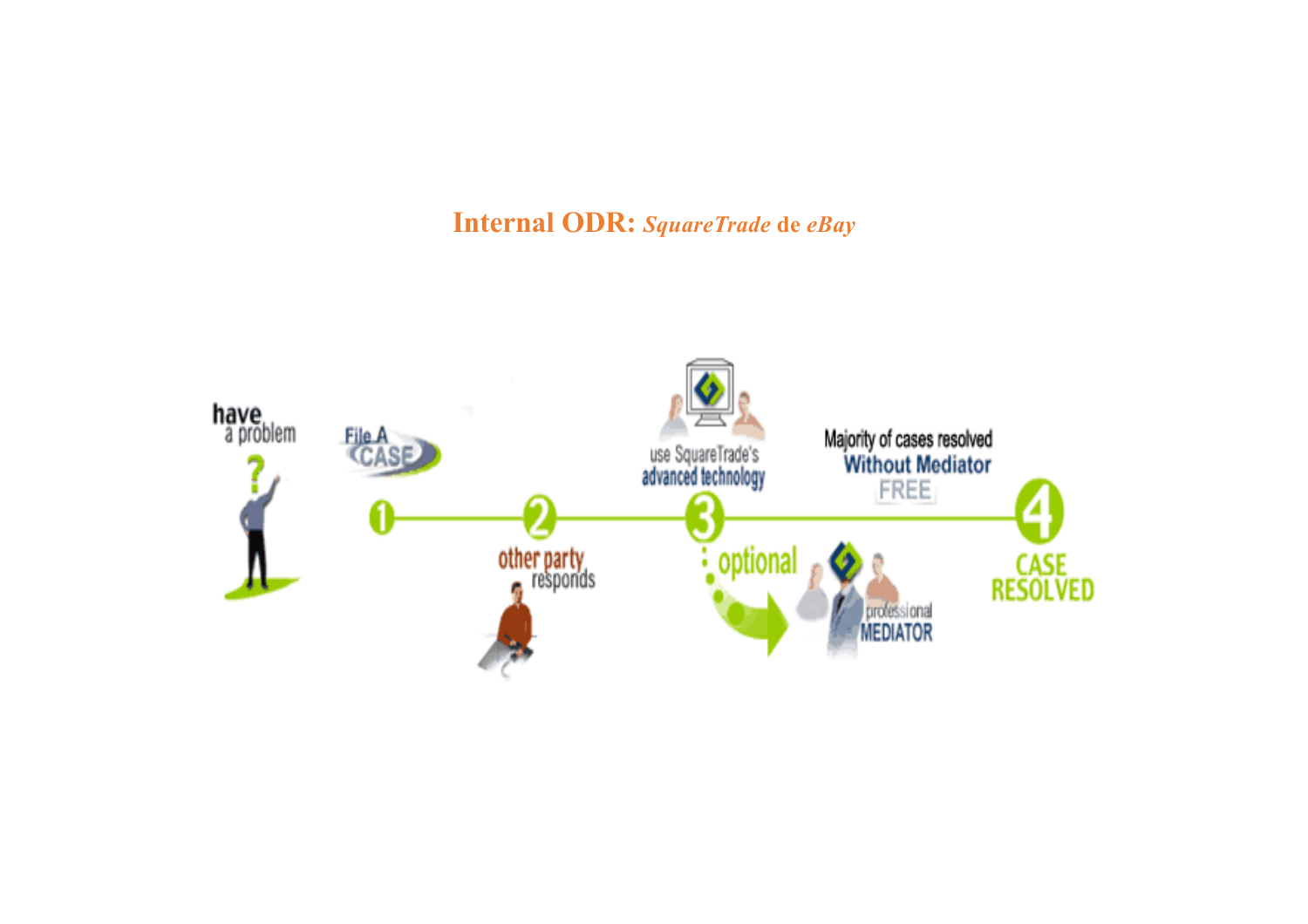**Concept and scope of ODR in the context of ADR**



**ODR Platform Governance**

**Principles and Rules: Access to Effective Justice** **Automation / AI**

**Enforceability**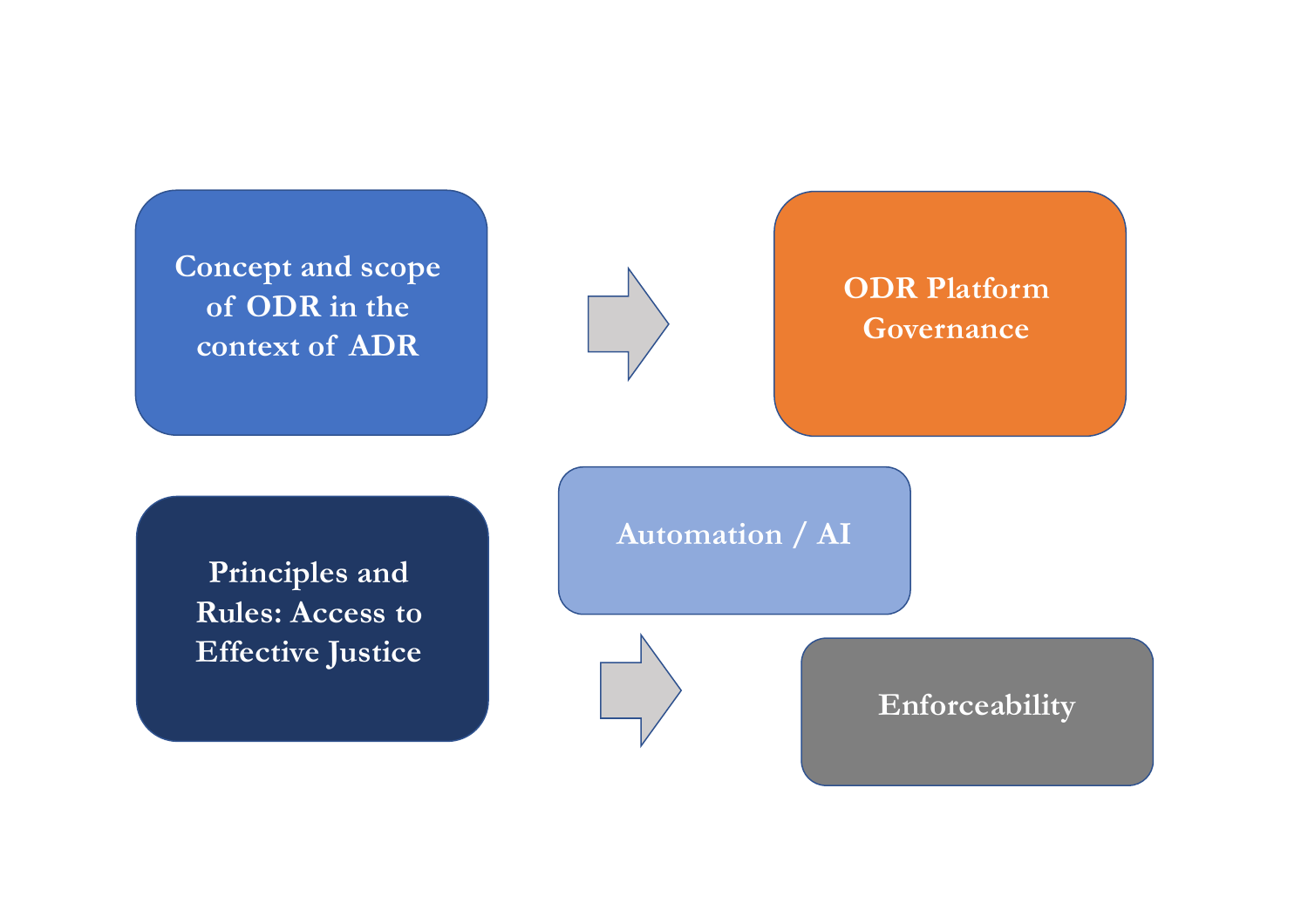# **I.- Concept of ODR**

#### **ODR Models**

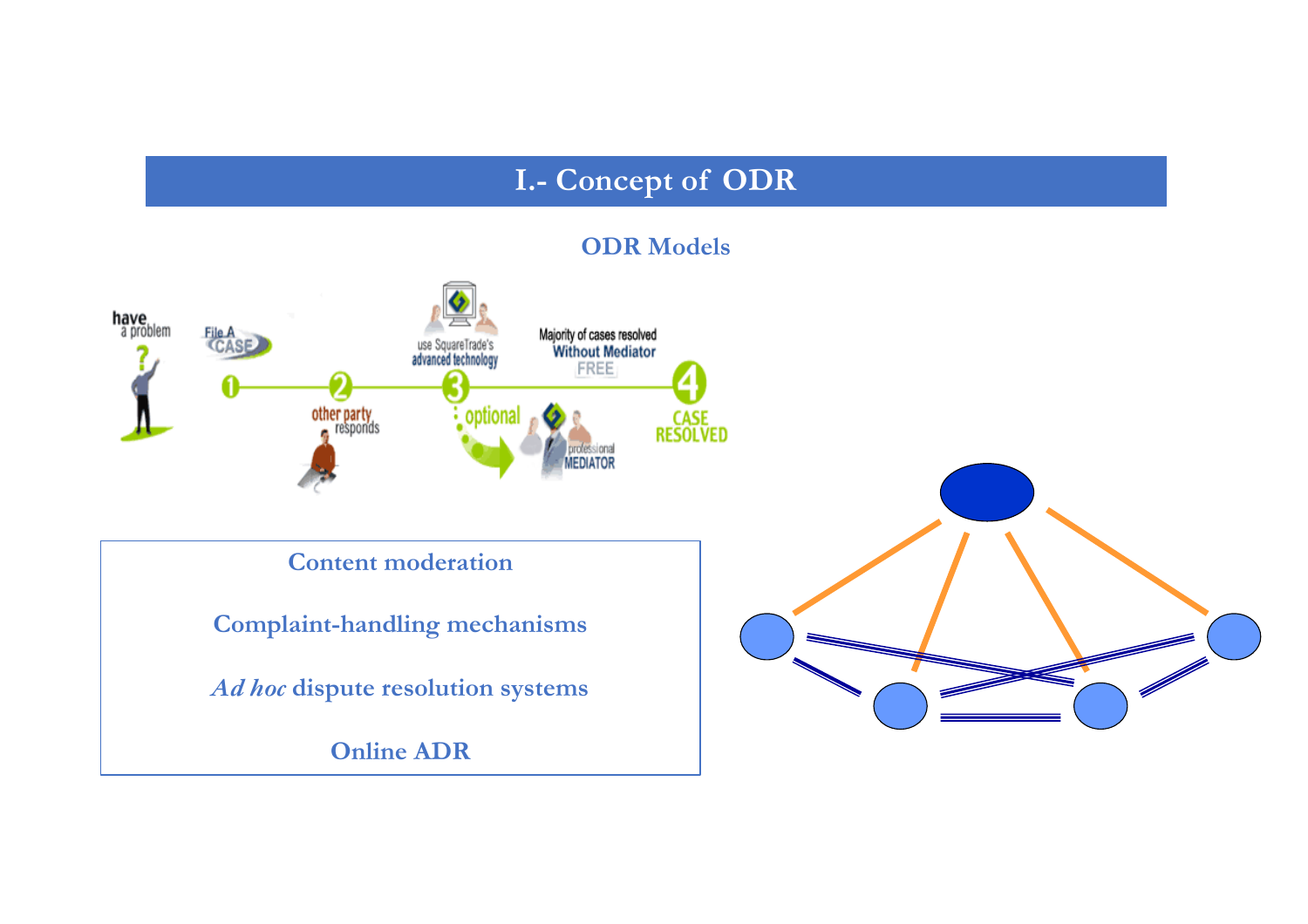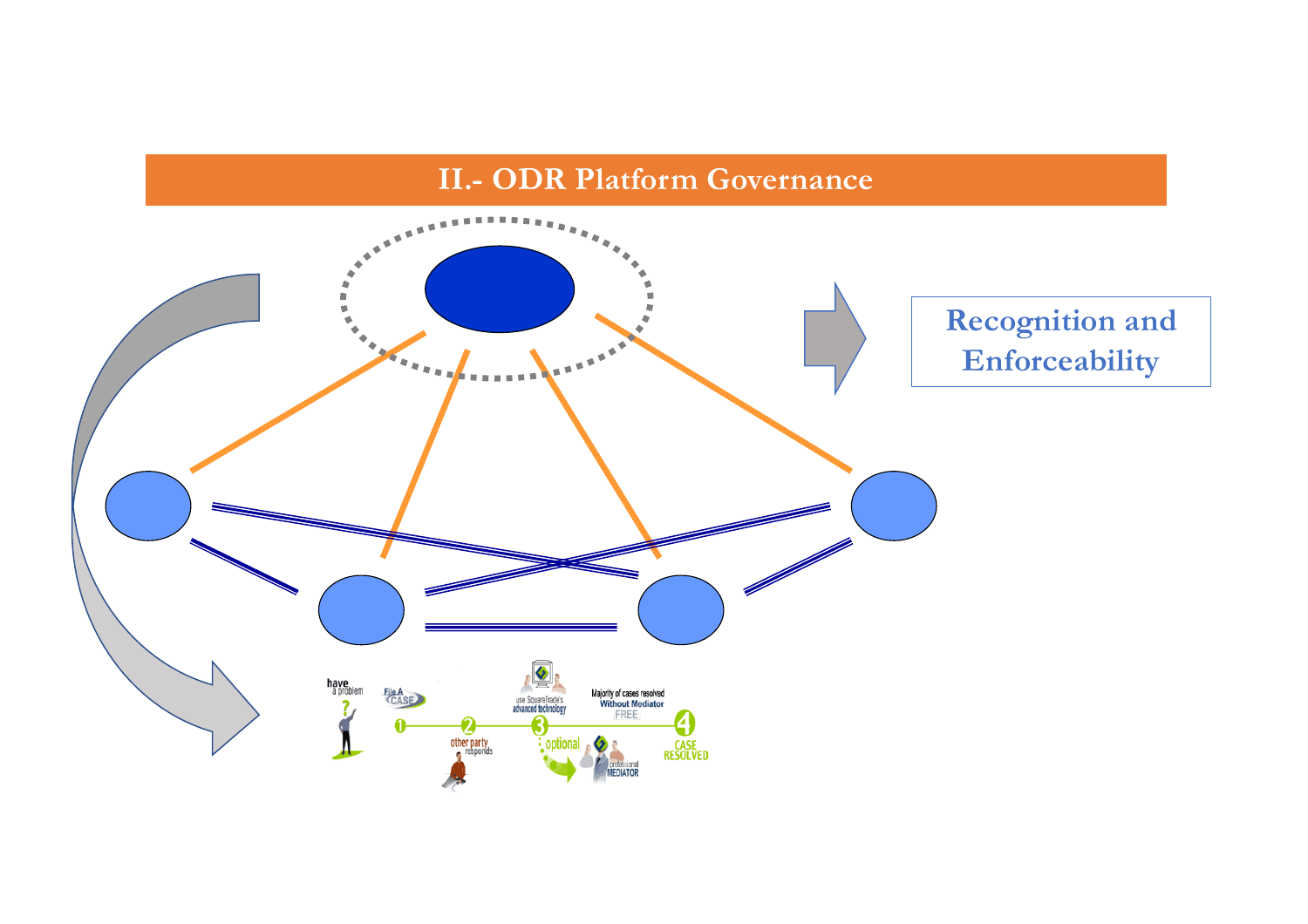# **III.- Principles and Rules**

#### **Challenges**

A). Internal policies: procedural rules?

B). Valid consent (clause)

C). Recognition and enforceability: *within the platform? Outside? Any jurisdiction?*

D). Applicable Law: internal rules?

E). Redress and appeal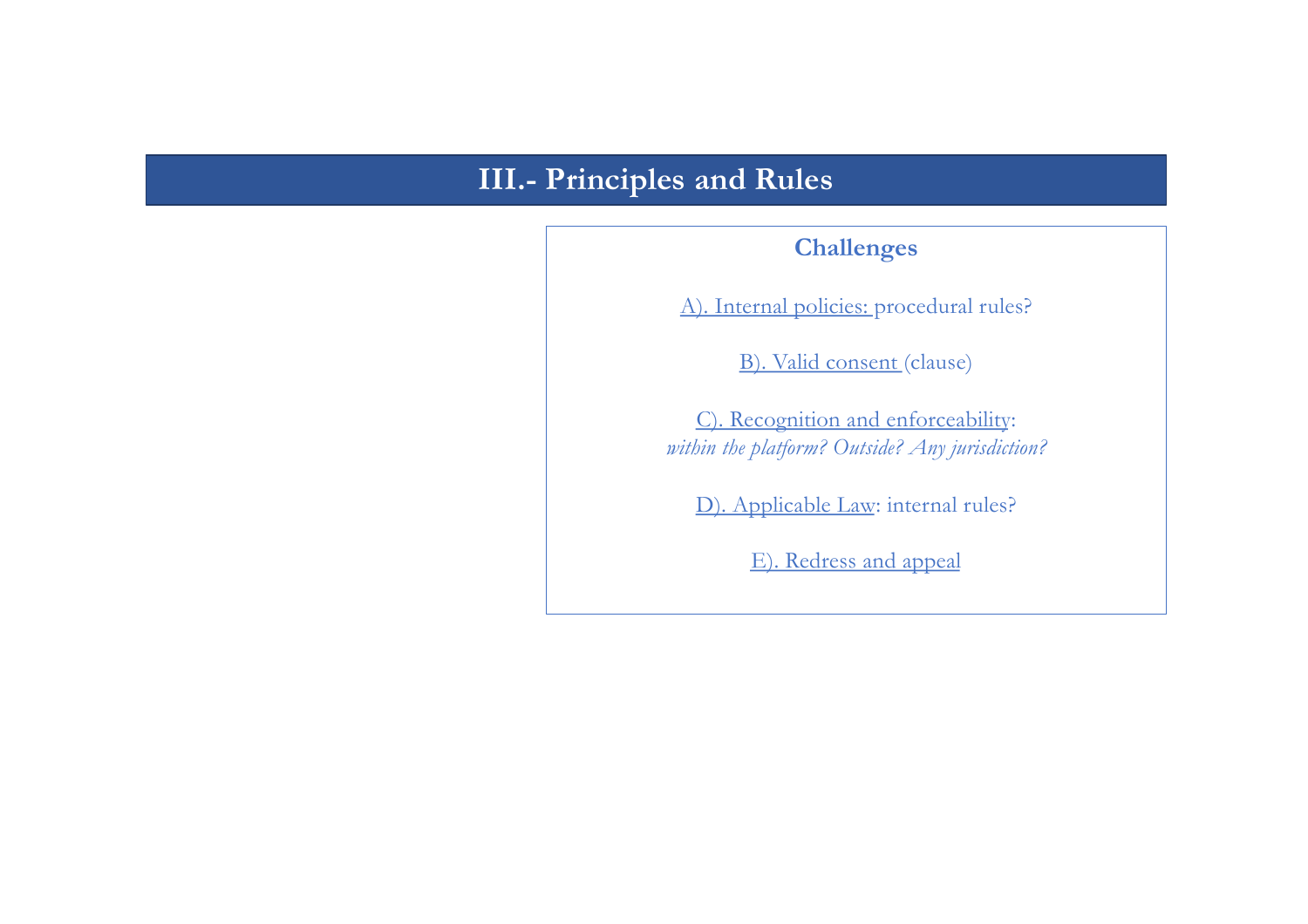# **III.- Principles and Rules**

### **Principles**

**1). Accessibility**

**2). Equality of arms**

**3). Confidentiality**

**4). Explainability**

**5). Right to a reasoned decisions**

**6). Judicial review**

#### **Challenges**

A). Internal policies: procedural rules?

B). Valid consent (clause)

C). Recognition and enforceability: *within the platform? Outside? Any jurisdiction?*

D). Applicable Law: internal rules?

E). Redress and appeal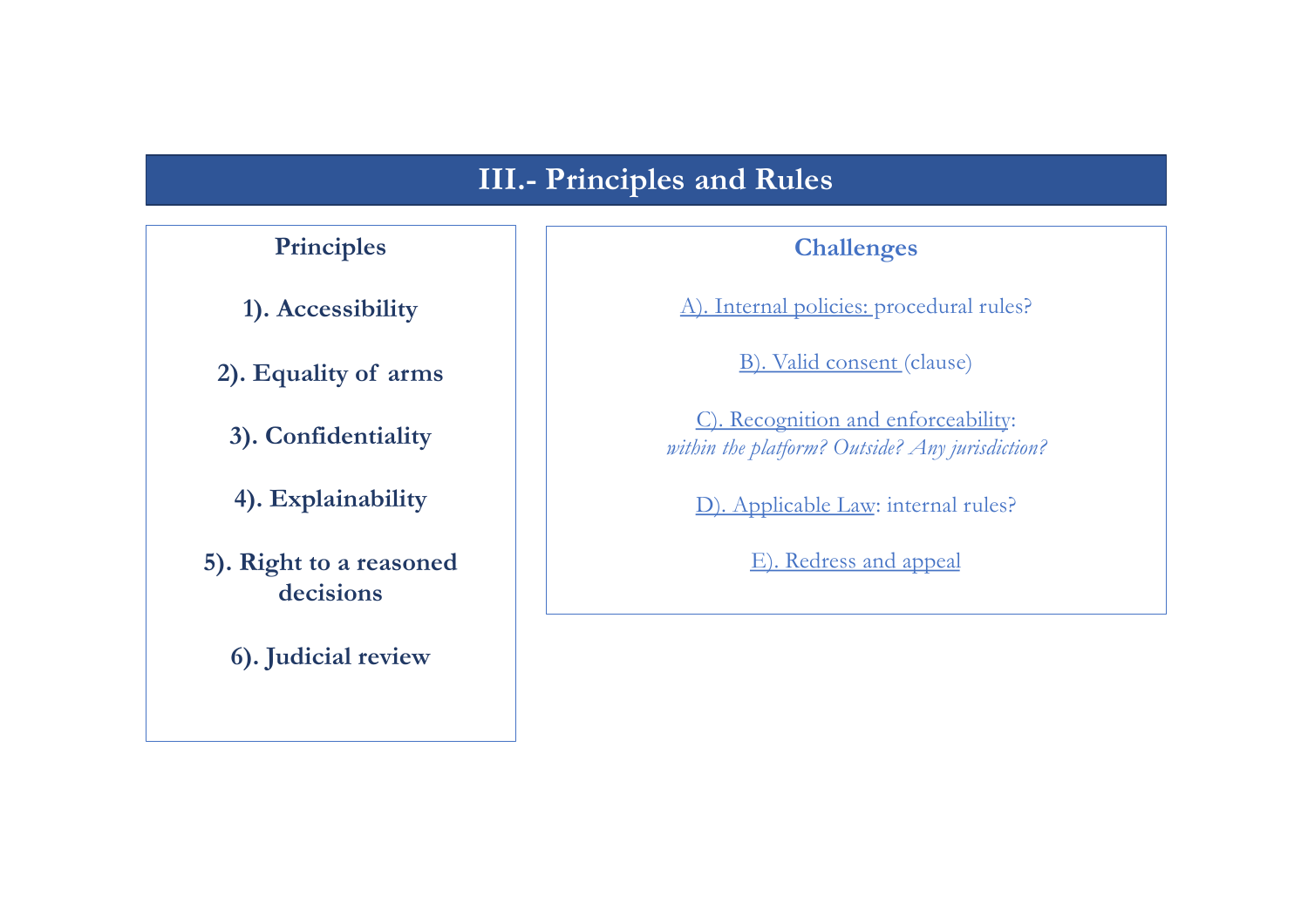# **IV.- Purely automated decisions**

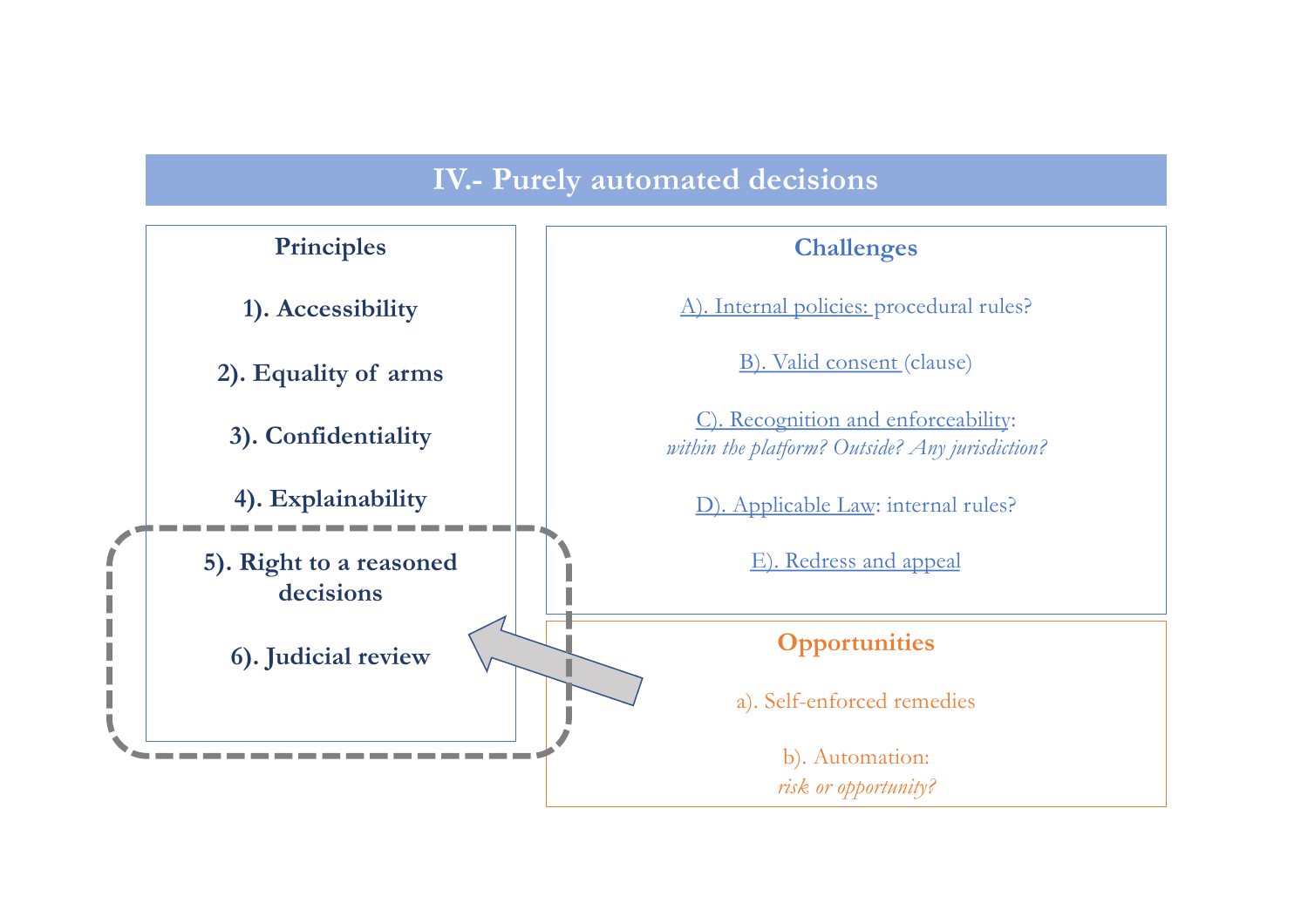# **Dispute Resolution in Platforms and Dispute Resolution Platforms**



A). Impartiality:

- *internal ODR v. ODR platform*

- *existing institutions v. TTP* 

B). Internal policies: procedural rules?

C). Valid consent (clause)

D). Recognition and enforceability: *within the platform? Outside? Any jurisdiction?*

E). Applicable Law: internal rules?

F). Multiple-tier models: complaint – ODR

G). Redress and appeal